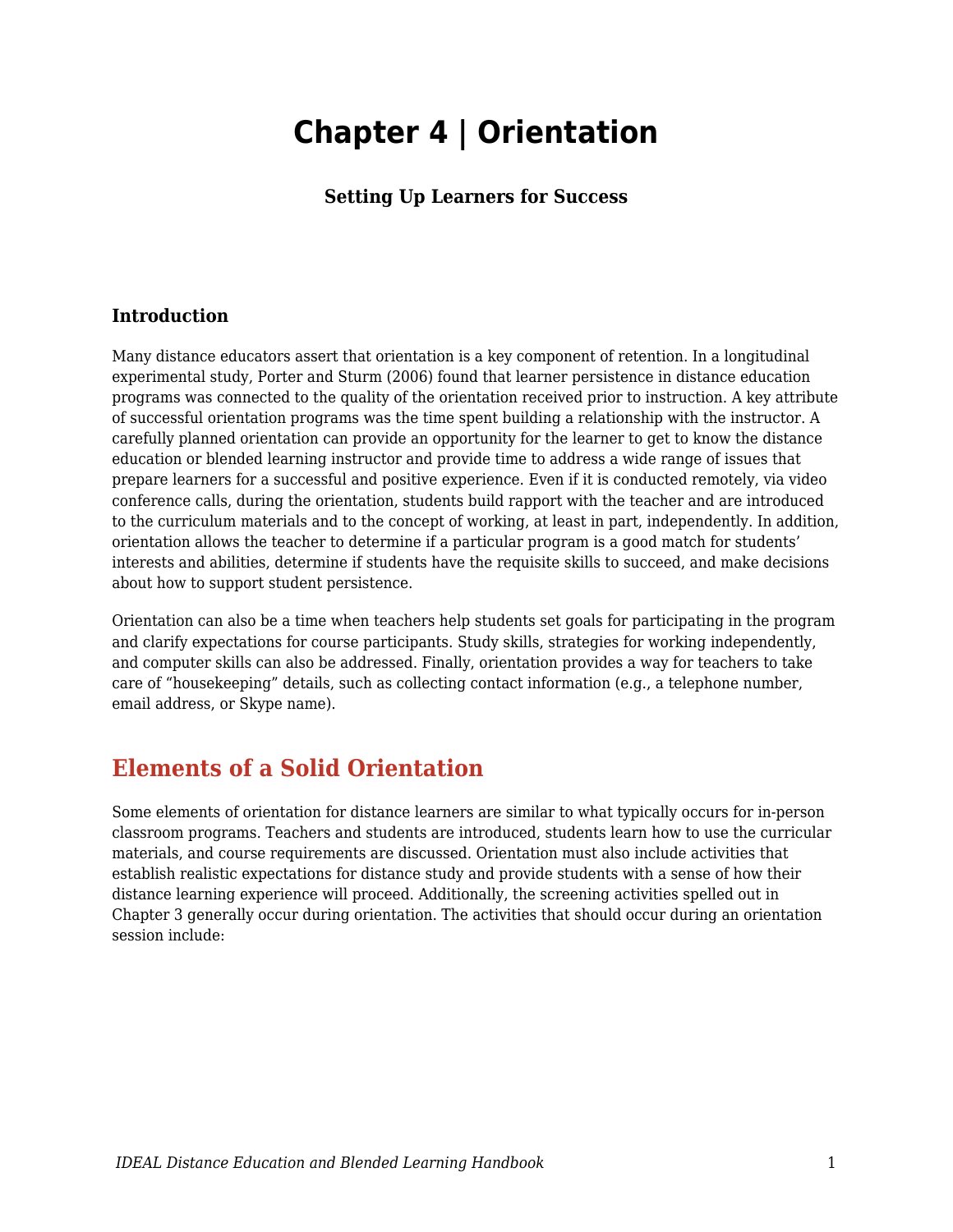

Covering these topics is particularly important because although students have an idea of what is likely to happen when they step into a classroom, they most often do not have relevant history or experience with distance education.

#### **Duration and Structure**

How long should an orientation be? This depends on what an individual organization determines it needs to include. Some organizations may decide their students will be prepared after a single fourhour orientation. Others may decide that students need a more comprehensive, multipart orientation adding up to 6 or 8 hours. A few organizations have created orientation programs lasting 12 hours (at which point the students can be officially designated as distance learners in NRS reporting ([See](https://nrsweb.org/policy-data/nrs-ta-guide) [Technical assistance guide for performance accountability under the Workforce Innovation and](https://nrsweb.org/policy-data/nrs-ta-guide) [Opportunity Act, 2019](https://nrsweb.org/policy-data/nrs-ta-guide)). Each organization should determine how to structure its orientation to best prepare students.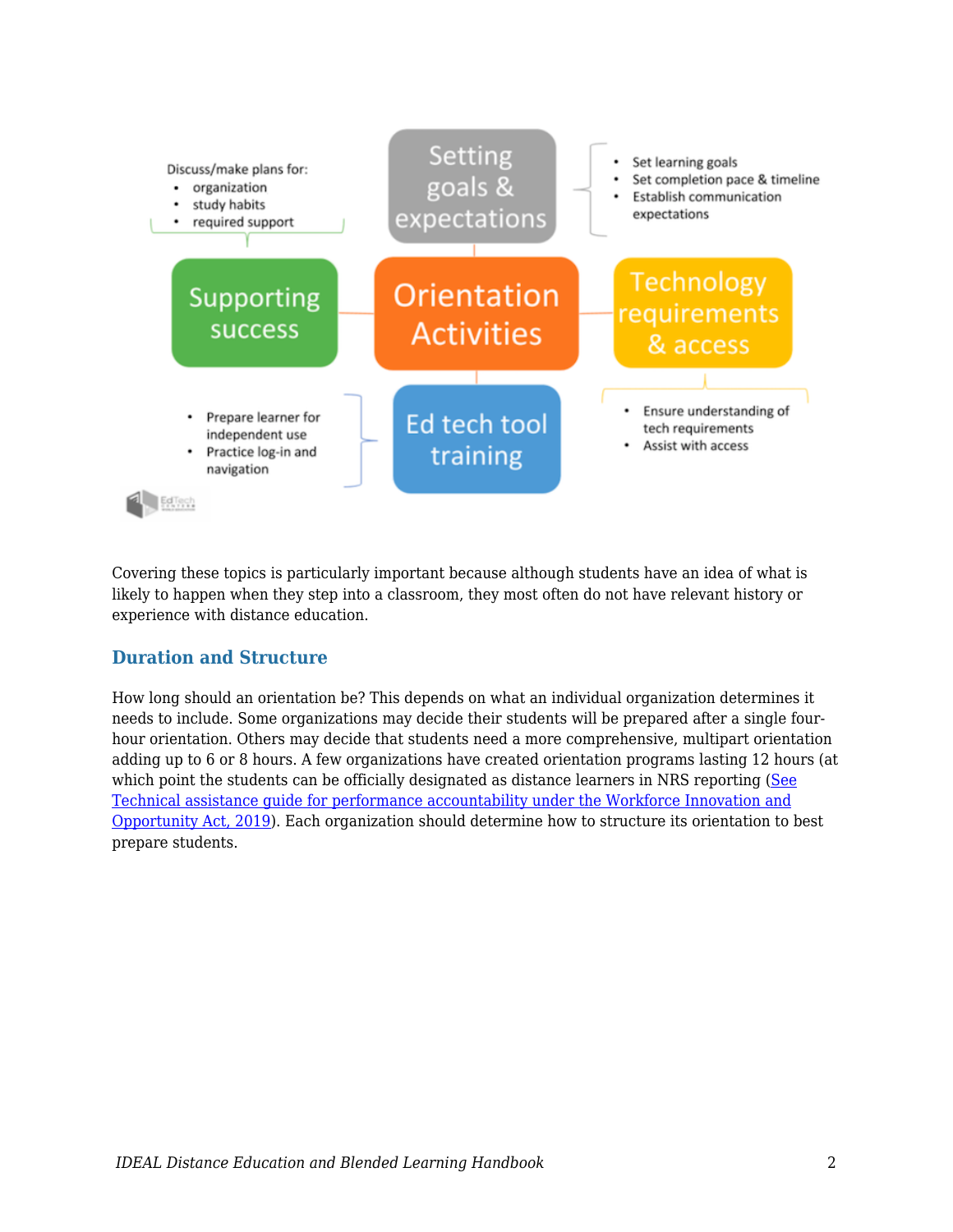

Adult basic skills programs have offered both group and individual orientations for distance students. Group orientations are more efficient for the teacher and allow the student to meet others who will be working at a distance or participating in a blended learning cohort. This provides an opportunity for students to develop social support systems for their independent work. On the other hand, individual orientations may be more comfortable for students who might need individualized support to prepare for studying online. Pennsylvania offers orientation via Adobe Connect, a webinar software. Using this technology, teachers can orient either a group or individual student to distance learning no matter how far they are from the school.

The rest of this chapter explores the following topics:

- Setting and monitoring learner goals
- Setting expectations for study time
- Accessing technology
- Determining the content of product-specific and technology training
- Helping students develop independent planning, organizational, and study skills
- Handling orientation at a distance

### **Identifying and Assessing Learner Goals**

Orientation is the time for learners to identify their goals for participating in distance or blended learning. Many organizations have goal setting as part of their usual intake process, and the information gained there should be given to the distance teacher. In addition to this, organizations should definitely consider additional questions about goals specific to distance education for the distance education orientation. This information is not only useful to the student, but assists the teacher in meeting the student's needs and determining whether a distance or blended model is a good fit for that particular student.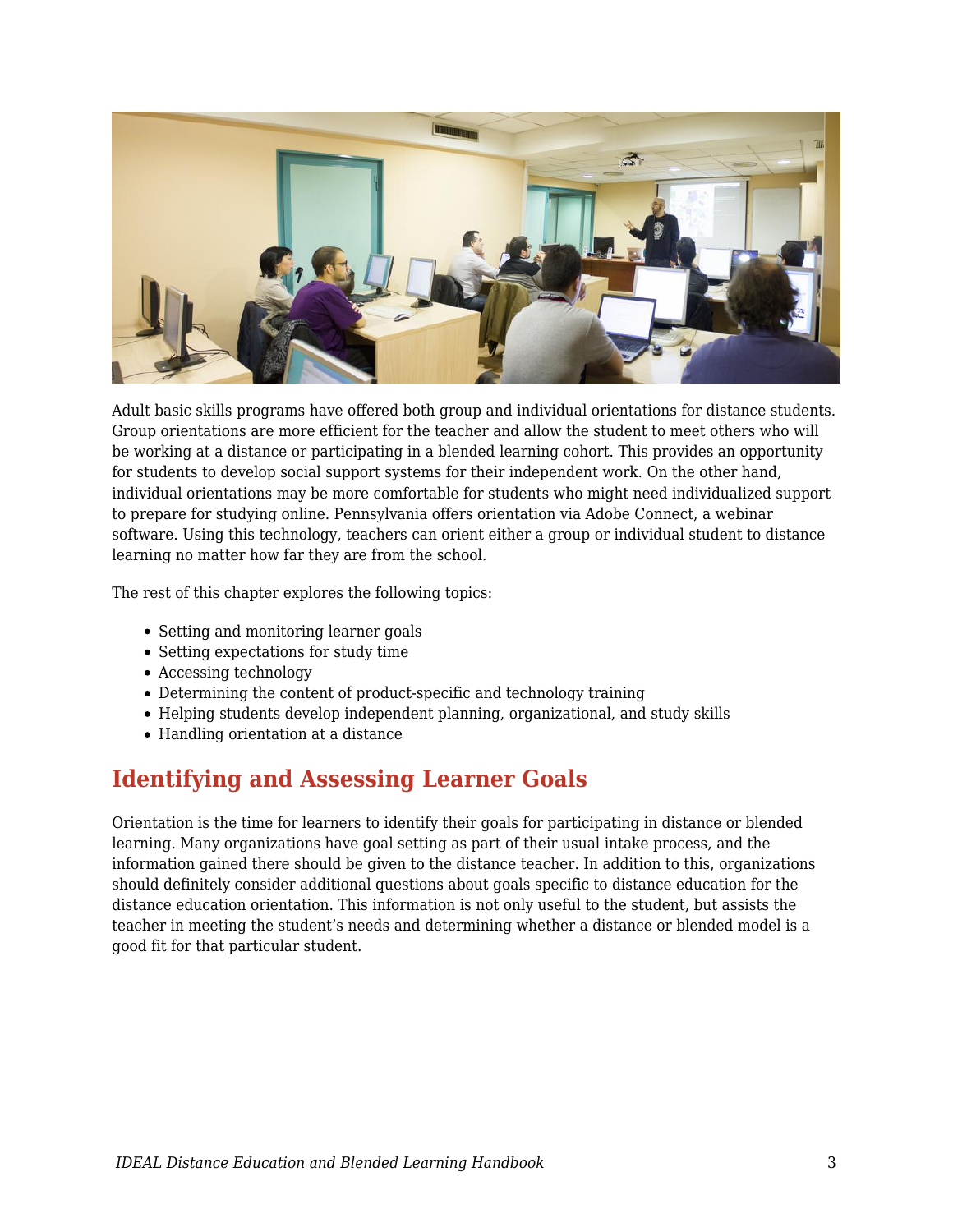**The Importance of Orientation Orientation is a critical part of the distance education program. It allows students to learn more about the expectations of the program and to learn what support they will receive from their teacher, We are also adding a career awareness piece to our orientation in order to identify the goals of our students and allow them to begin to develop career pathway plans. This will help us support better transitions to the workplace and postsecondary education. – a teacher in Pennsylvania**

Educators should look carefully at ways in which they can use goal setting to help guide their instructional planning. Asking questions about goal setting means going beyond information required by the NRS (e.g., obtain a job, earn a high school equivalency diploma, and improve literacy skills). (See [Technical assistance guide for performance accountability under the Workforce Innovation and](https://nrsweb.org/policy-data/nrs-ta-guide) [Opportunity Act, 2019](https://nrsweb.org/policy-data/nrs-ta-guide).) These goals are a good starting point to guide students into the appropriate type of program (e.g., English language learning, high school equivalency diploma, or career pathways). However, to use goal setting as a basis for instructional planning, the goals need to be at a much more specific level—similar to what many educators call "objectives."

This involves breaking up the larger goal (e.g., get a high school equivalency diploma) into smaller steps that the student can accomplish in a realistic time frame (e.g., learn the algebra required on the high school equivalency test during the next semester). These more specific goals or objectives provide the teacher with direction in planning educational programming to meet the students' needs. They can help the teacher select the appropriate materials for students and provide more tangible, incremental milestones. Additionally, it may be helpful for the teacher to periodically revisit the goals with students. This allows the teacher and students to assess progress, adjust the instructional plan if needed, and refine the goals to reflect the students' growth. Used in this way, goal setting is not simply something required by reporting forms, but a valuable component of students' educational plans. (See the dated but still useful Project IDEAL Working Paper 3, [Using Assessment to Guide](https://edtech.worlded.org/wp-content/uploads/2017/07/WP3AssessmentGuidePlanning2004.pdf) [Instructional Planning for Distance Learners](https://edtech.worlded.org/wp-content/uploads/2017/07/WP3AssessmentGuidePlanning2004.pdf), for more about this topic.)

Here are examples of goal planning resources.

- [Goals for Workplace Education context](https://docs.google.com/document/d/1zQCF9eq9nTk3ZQY_0E9M_Z5VoCi7KF5RMW7kEaJmL3Y/edit?usp=sharing)
- [Goal Setting Interview Any Context](https://docs.google.com/document/d/1BDTtzMx4tZ28Th9FLcUB8Kt_JTuCQYzOCBNQ21kvUKc/edit?usp=sharing)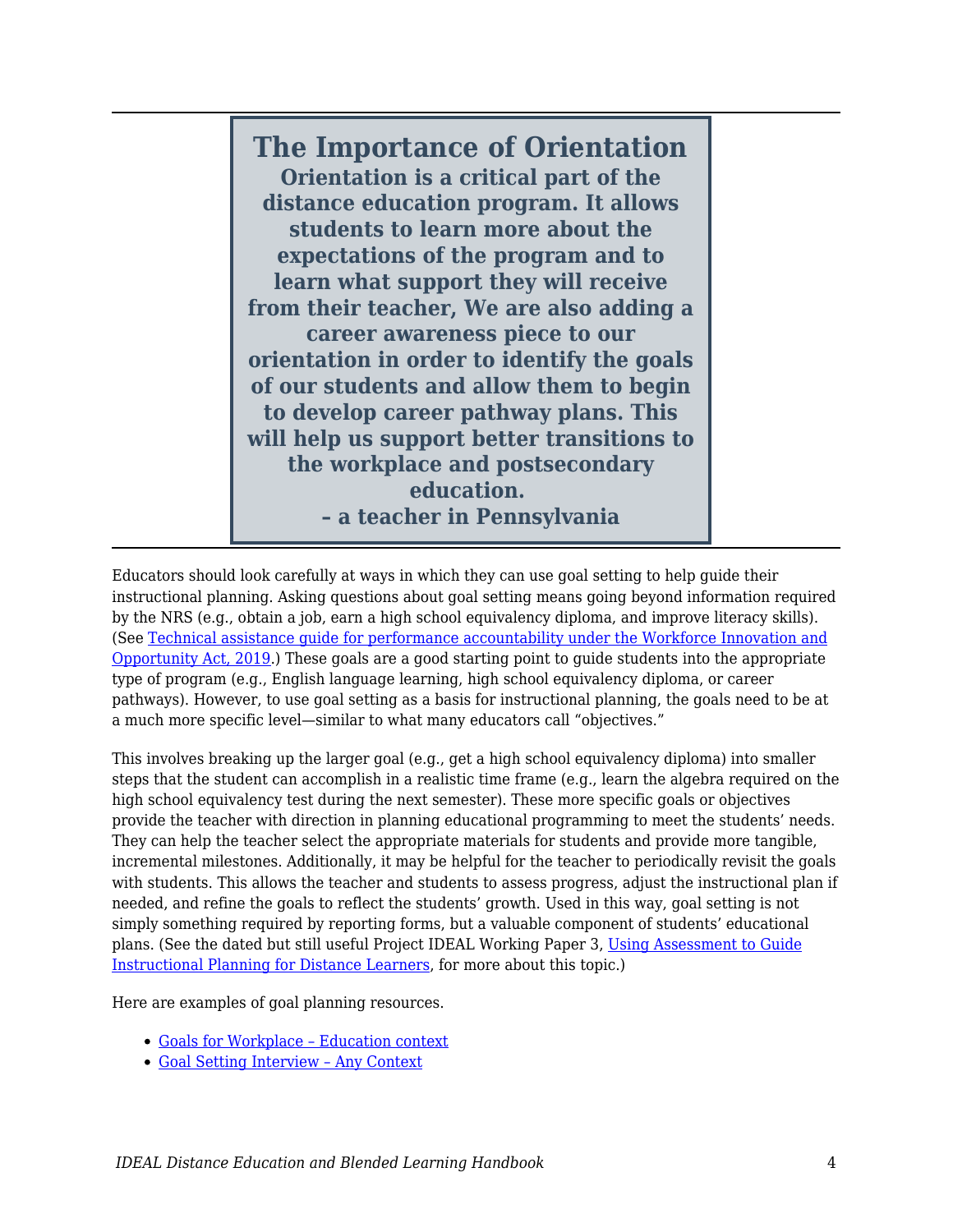### **Setting Expectations for the Class**

Orientation is the ideal time to set the expectations for the distance learning class or the independent online portion of a blended learning model. This ought to include what the student is expected to do and what the student should expect from the teacher. This is the time to spell out in detail the course requirements. The questions that follow are designed to guide teachers in setting expectations for students.

### **Level of Structure**

One of the first things to get established is the amount of structure that will shape the learner experience and to make sure the learner understands this, too. For example, you may require a specific timeline and order or, alternatively, the student might be free to explore the material on their own. Make sure the answers to the following questions are included in your orientation.

- Are there due dates for completing student work? Does this vary depending on the learning resource being used?
- If there are self-directed online or non-digitized options for student learning, how and when will they be made available? How will they be submitted to the teacher?

### **Feedback and Expectations**

You need to decide what type of feedback students will receive on their work. Licensed curricula provide opportunities for feedback through autograded quizzes and learning activities. In addition to this feedback, distance education programs must consider what other feedback and support they will provide by answering the following questions.



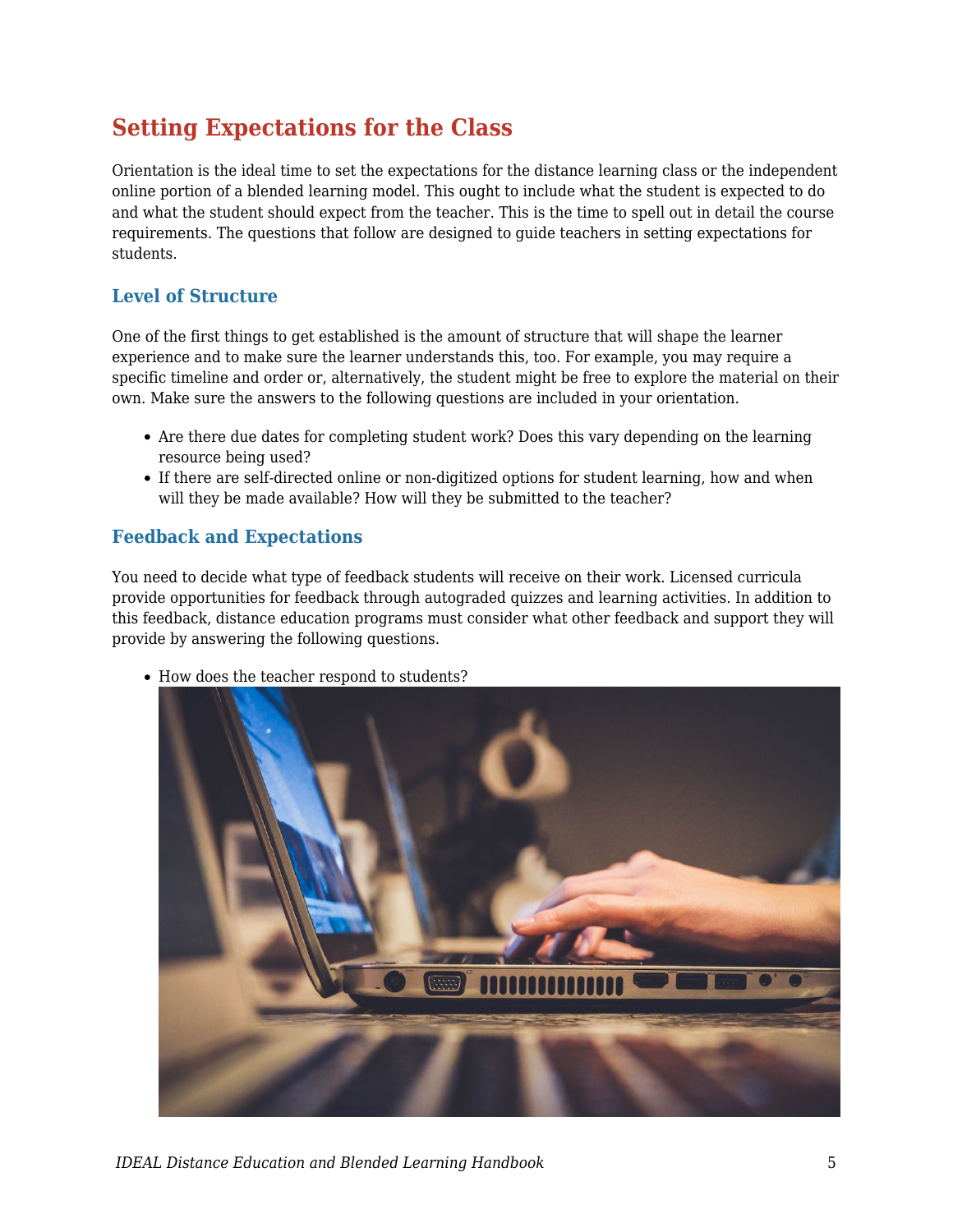- How quickly should students expect teacher feedback on their online work?
- What should students do if they have questions?
- In a blended learning model, how much class time, if any, will teachers use to review content, answer questions, or give feedback on a learner's online work?

#### **Marking Progress**

Recognition of progress is particularly important for students working entirely or partially at a distance. Be sure your learners know how you will help them gauge their progress and share it with you.

- Are students required to take progress tests embedded in the online curriculum they might be working on? If so, how and where will this be done?
- How and when will pre- and posttesting for reporting purposes be handled?
- Will the student earn digital badges or certificates to mark incremental goals or completion at the end of the course? What are the requirements in order to receive this recognition?

### **Planning Communication**

Regular communication, whether a learner is making progress or not, is important for supporting persistence. Be sure your learners know how you expect to communicate. In your orientation you need to 1) set expectations around how assignments will be communicated, and 2) gather learner preferred modes of communication (e.g., email, text, phone call).

- Will you be communicating online? Make certain that both the student and teacher have each other's email address or videoconferencing information (e.g., Skype names). Make sure the student knows how to access an email system or the videoconferencing tool. If a learner does not have an email account, be ready with a current list of free email providers.
- Will you be telephoning and texting? Specify the times the teacher is available for calls and the number that a learner should call. Many adult learners text, so establishing expectations about texting can be very useful. Applications like WhatsApp (using a Google Voice number) or [Remind](https://www.remind.com/) make it possible to send text messages without sharing a telephone number.
- Will you have virtual or in-person office hours? Identify when and where these will be held, taking into consideration that using web conferencing/phone tools provides flexibility that helps overcome traditional barriers to learner participation. If teachers and students are comfortable with the technology, this could be a regularly scheduled time during which the teacher is available online for communication via Zoom, Google Meet, or Facebook Messenger.

### **Formalizing Expectations**

Many programs have had success with using a learning contract to make the responsibilities and expectations for both the teacher and the learner clear. Teachers might use a contract, crafted to spell out the specifics and requiring a student's signature. A contract helps keep the student focused and increases the likelihood of staying engaged. Programs using this approach may find it necessary to renegotiate the contract at various points in the distance learning process. [Here is an example of a](https://docs.google.com/document/d/1DaslPOlH0YMRBy4ibmXRhw8TbfTReqtLggSKoYqj0iA/edit?usp=sharing) [learning contract from Northern Shenandoah Valley Adult Education.](https://docs.google.com/document/d/1DaslPOlH0YMRBy4ibmXRhw8TbfTReqtLggSKoYqj0iA/edit?usp=sharing)

Another approach some programs use requires students to complete an agreement or provide a nominal deposit for borrowing learning materials. In Minnesota and Rhode Island, some adult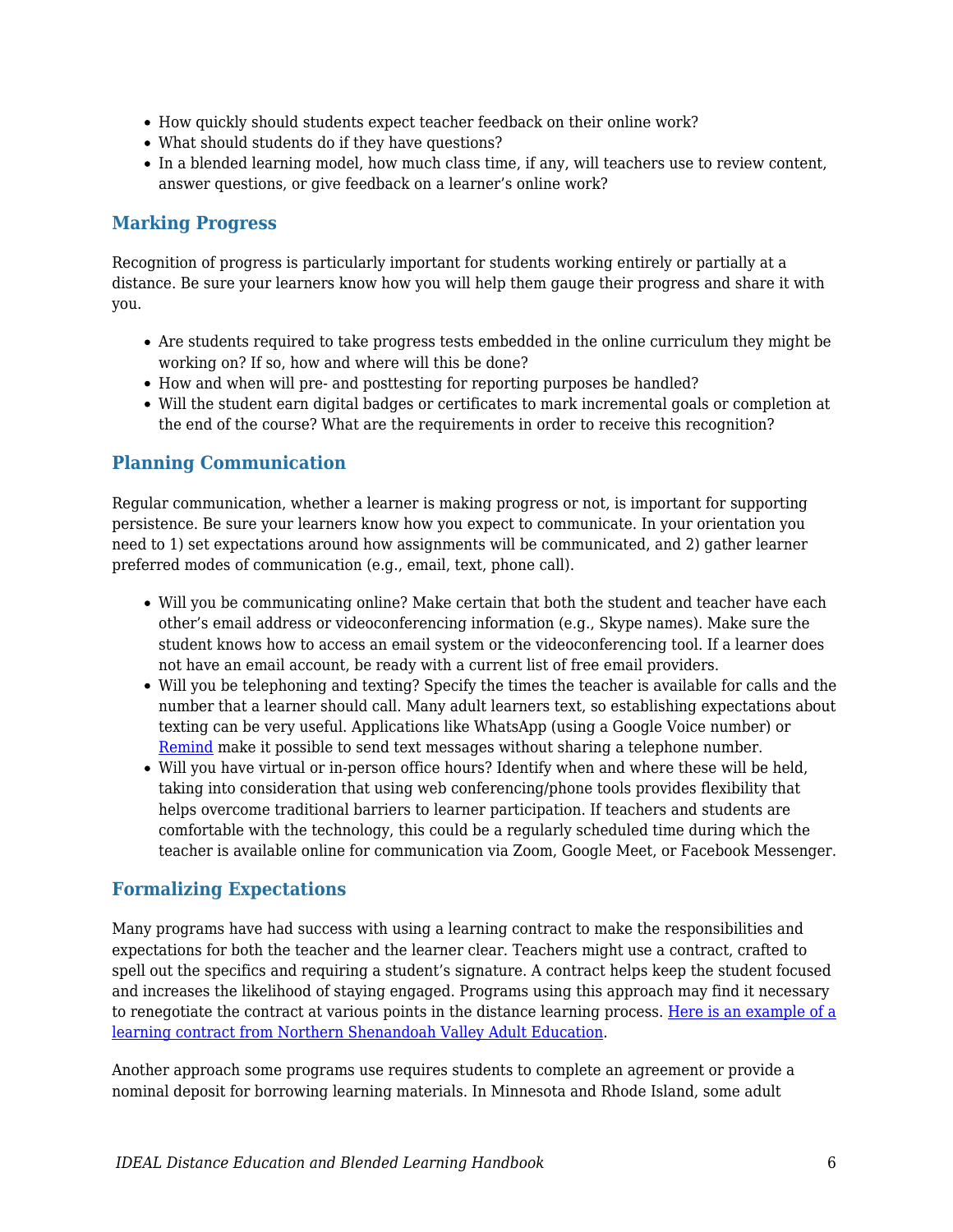education programs offer use of tablets and Internet hotspots for the time they are enrolled in courses, and both require user agreements. The more clearly expectations for all parties involved are presented before the start of the class, the more smoothly things will operate throughout the class period. Be as specific as possible, following [this mobile hotspot and Chromebook user agreement](https://drive.google.com/file/d/1ZOcDlXXi3qBT9j1Npf6oI4ykoZE-sSC5/view?usp=sharing) [example from NW Michigan](https://drive.google.com/file/d/1ZOcDlXXi3qBT9j1Npf6oI4ykoZE-sSC5/view?usp=sharing).

### **Technology Requirements and Access**

New students need to know how to access learning activities and how and where they can access a computer if they do not have one at home. Additionally, if they are using their own laptops, tablets, or smartphones to access course materials, they might need additional support. You should ask learners to bring these devices to the orientation to be sure learning resources can be both accessed and realistically operated on them. If you are conducting your orientation completely remotely, start by using a digital technology that the students feel comfortable using. For some students, this might be a phone call. Many students are likely using WhatsApp, so you might use that as a way to send demonstration videos that show how to use other technologies you plan to use for your instruction.

It may be helpful to provide students with a "quick reference" sheet listing pertinent information (e.g., contact information for the teacher, step-by-step instructions on accessing the online component of a curriculum, and the address of a website linking to supporting online activities) for later reference.

### **Curriculum-Specific Training**

A well-designed orientation provides the opportunity to train students in the skills they need to be successful with the learning activities. Clearly, students need to understand the program and how and when to use various components. Some popular, commercially licensed curricula make orientation materials available. For example, [Edmentum offers a student orientation for Plato](http://supportcdn.edmentum.com/Plato_Student_Orientation.pdf) and [Burlington English provides a comprehensive orientation program](http://www.burlingtonenglish.com/wp-content/uploads/2015/11/BCP_Program-Orientation.pdf) that can be used by organizations to train teachers on how to use the program, and by teachers to train their students. These resources may have too much information for every learner, but they illustrate well the breadth of skills required for successful engagement in learning activities. You may want to create your own help document based on the information provided. You could also cover all the required information in a PowerPoint presentation or short video that could be posted on your organization's website so that students can go back and review it again. [St. Paul Adult Basic Education has created several videos](https://www.spps.org/Page/36659), including Zoom and Google Classroom help videos in multiple languages.

### **Orienting Learners at a Distance**

### **Planned Pure Distance Programming**

Most of this chapter has discussed orientation from the perspective of programs that conduct face-toface orientations for distance or blended learning. However, some states have pure distance education programs (e.g., Pennsylvania), where the majority of instruction is delivered at a distance. The students find these programs either online, through a statewide referral service, or through another referral source. These students complete intake, assessment, screening, and orientation in person at a local adult education organization. Learners may also complete additional orientation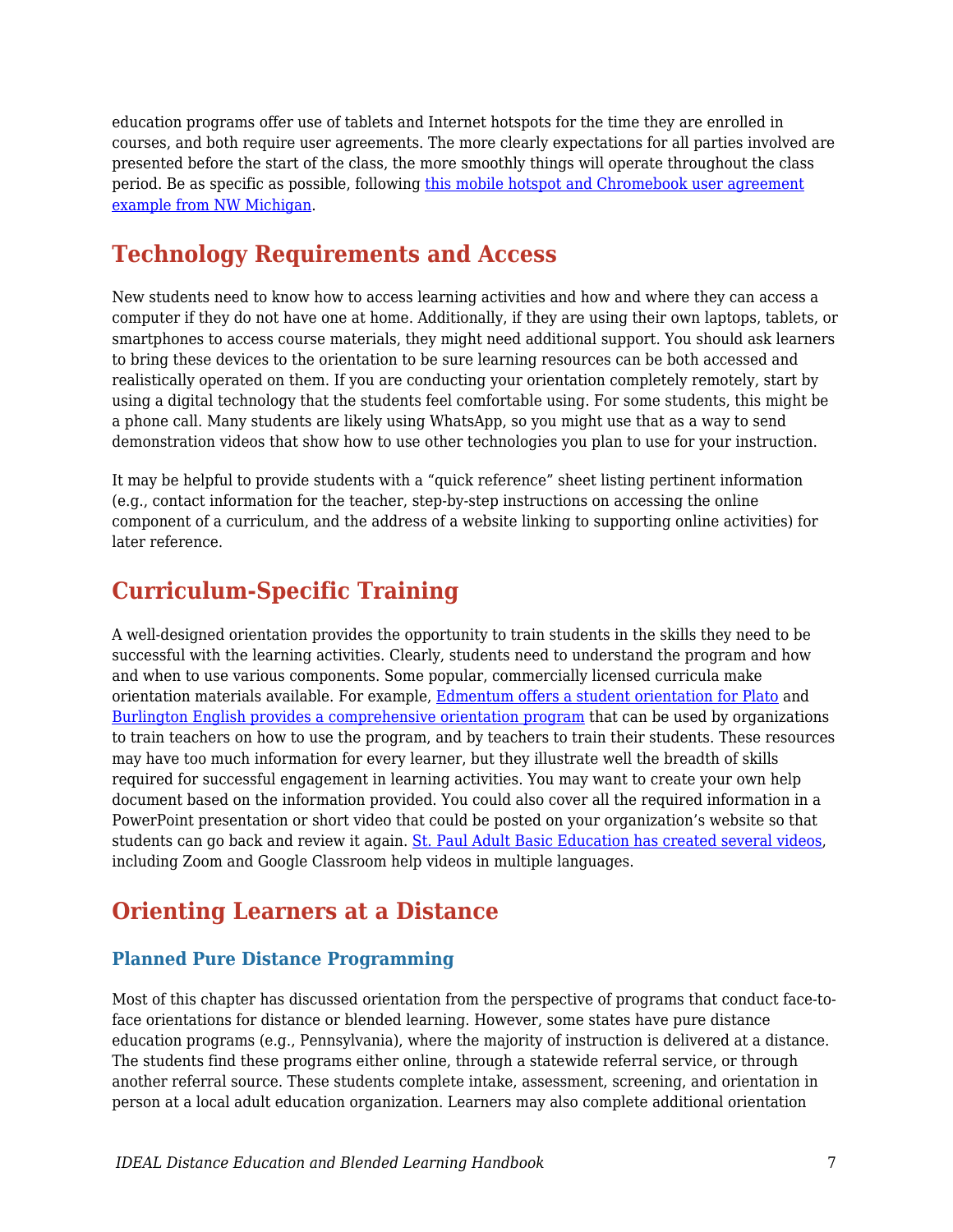activities at a distance. This may be done synchronously through webinars as well as asynchronously using online activities.

For example, Pennsylvania uses webinar technology to introduce students to the program, discuss distance learning expectations, and allow students to practice using the technology that will be used during the program's weekly online classes. Missouri has had students complete online activities that walked students through the steps of developing a distance learning plan and explored the curriculum. Distance teachers in both states support students throughout the orientation.

## **Orientation Is for Supporting Planning**

**When orientation activities are completed at a distance, I strongly believe that it is important to provide support to students. The orientation should not be used to screen students for distance learning appropriateness, rather as a time to support students' planning and gaining skills that will support their distance learning success. – a teacher in Pennsylvania**

### **Remote Orientation When In-person Is Not Practical**

Beyond the planned pure distance programming described above, there are times when it is not possible to meet in person. The National Immigration Forum supported development and implementation of a completely remote workplace ESL class, which included a robust remote onboarding and orientation process.

Important features of the onboarding included starting communication with phone calls and texting to ensure that students could access the videoconferencing tool and then using that tool to introduce the course Moodle site and other learning technologies. For introduction of each technology, teachers provided incremental and highly visual and proactive guidance, and were available for tech support that was often provided in a learner's home language. You can read more about this effort in their report, *[Upskilling New Americans: Innovative English Training for Career Advancement](https://immigrationforum.org/article/upskilling-new-americans-innovative-english-training-for-career-advancement/)*.

Similar steps proved effective for countless programs that moved their instruction rapidly online because of the pandemic. A common pathway for introducing technologies was phone call to WhatsApp to Zoom to other educational technologies that enhanced engagement and communication.

Although it is possible to orient students completely at a distance, it is important to ensure some faceto-face time during orientation, even if that is via videoconference. Face-to-face orientations, especially those done in person, are consistent with the growing preference for using a blended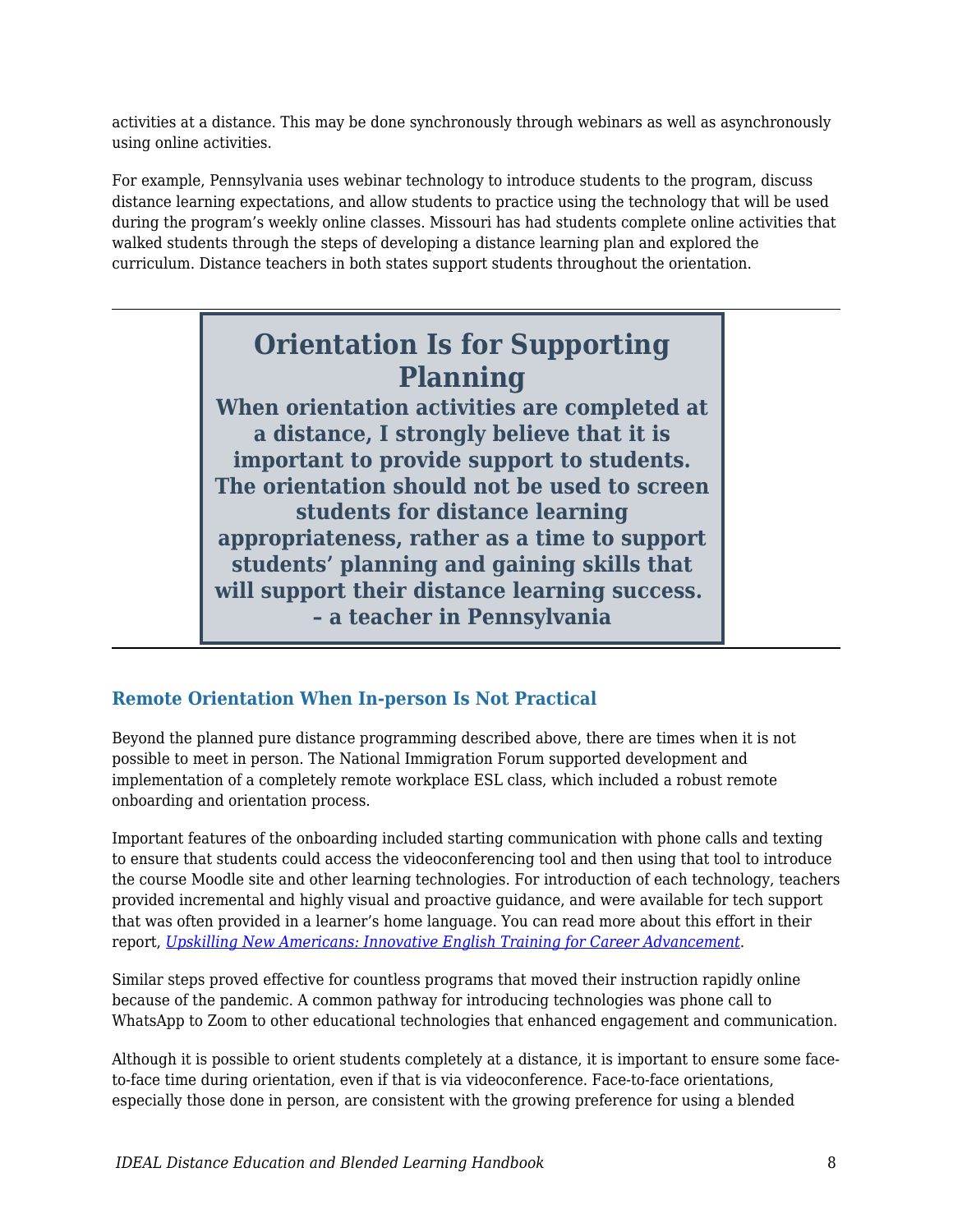model of distance education to serve adult learners. Pure distance learning programs may find that additional orientation activities need to be completed at a distance to fully prepare the student for distance learning. Students should be supported by a distance teacher as they work through these activities.

### **NRS Requirements**

Finally, orientations provided completely at a distance do not fit well with the NRS requirements if programs are seeking to monitor learner progress through NRS level gain. The standardized testing required for this is best accomplished in person, in a proctored setting. Some states have made arrangements with local libraries and community-based organizations to disburse students across settings in order to accommodate proctored assessments with social distancing during the COVID-19 pandemic. This strategy also might allow proctored assessments of students in locations closer to their homes. In either case, the remaining orientation activities can be delivered at a distance.

It should be noted that OCTAE has granted some leeway on placement testing because of the pandemic, issuing in April of 2020 a new policy of "provisional placement" allowing teachers to use their expertise to place a participant into an established educational function level. It remains to be seen if allowances made to ease intake and reporting requirements during the pandemic will develop into policy shifts that better support remote orientation moving forward. [You can see the OCTAE](https://www2.ed.gov/policy/adulted/guid/memoranda.html) [policy memos here](https://www2.ed.gov/policy/adulted/guid/memoranda.html) and will read more about these policies in Chapter 6, Assessment: Student Participation and Progress.

### **Craft Your Orientation**

### **Activity 4.1: Technology Training**

#### **Consider the skills needed to make use of specific curricula, communication tools, and webbased materials.**

Identify the features of the curriculum or technologies for which students will need training and explain how you will provide this training during your orientation session. Please think broadly about the technology demands of the many aspects of instruction, practice, and communication that define your distance or blended program.

### **Activity 4.2: Elements of an Orientation Plan**

#### **Begin to lay out the elements of an orientation plan for your distance education or blended learning program.**

List the components you want to include and describe how you will implement each of them. Your plan should be geared toward the pilot you are working to build for this course. The goal of this activity is to have a plan you can put into action with all of your students, yet allow you to remain flexible enough to meet the needs of individual students.

Note that in the course, IDEAL 101: Foundations of Distance Education and Blended Learning, these prompts are expanded into fully developed collaborative activities for your team to complete